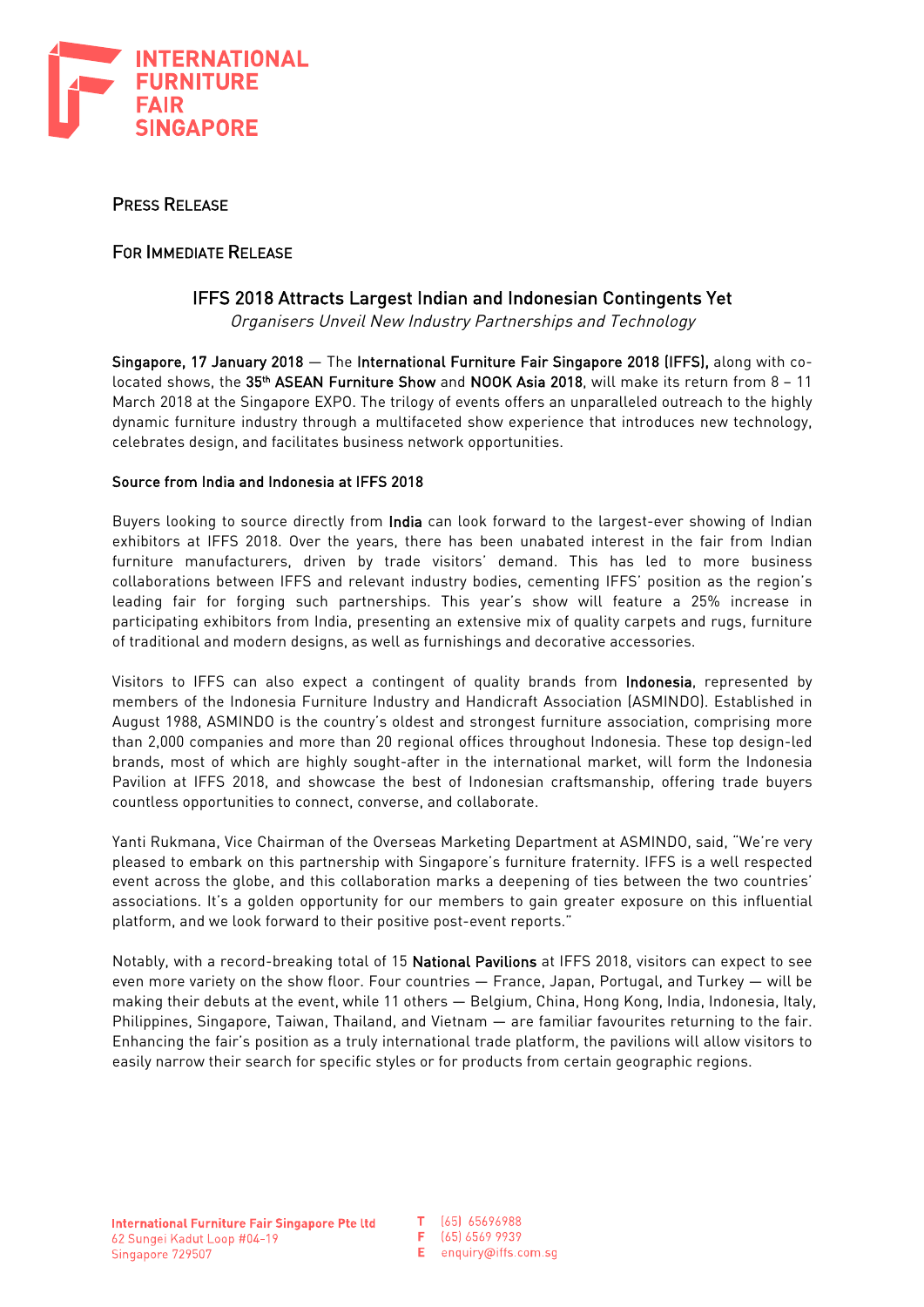#### Presenting a Design-centric Approach

For the first time this year, IFFS partners Chantal Hamaide — Founder of internationally acclaimed French design magazine, Intramuros — to present CARTE BLANCHE. Comprising an assortment of furniture, accessories, décor and design objects, this showcase will be a maiden collaboration between Hamaide and ARRO Studio. Located right in the middle of The Piazza Hall, CARTE BLANCHE will be the fair's main focal point, hosting a number of IFFS 2018 activities including the Opening Ceremony, Media Conference, and Design x Business Seminars. The showcase is centred around the theme of 'New Traditions' and participating brands include Bensimon Maison, Designerbox, Ege, Elliptic Circle, Gallery S. Bensimon, Grafunkt, Maison Fragile, Revology, Sancal, and VARIAN® by CULTUREIN.

Following the success of The Italian Hospitality at IFFS last year, world-renowned Italian designer Giulio Cappellini will return to once again curate an exclusive feature area. Titled The Italian New Renaissance, this year's showcase is modelled after a typical noble house in Italy, and will feature leading Italian furniture and furnishing brands in various living environments (e.g. living room, dining room, and bedroom). Attendees can expect to have an immersive experience as they walk through rooms filled with well-designed furniture pieces of immaculate finishing, reminiscent of the Renaissance period.

#### Harnessing Technology to Make Meaningful Connections

The fair is also the first furniture and furnishing trade exhibition in Asia Pacific to feature Augmented Reality (AR) technology on site. Using this simulation technology, 20 leading exhibitors will showcase an expanded product range and extend their brand presence beyond the physical constraints of their booths. Visitors can enjoy an interactive 4D experience of participating exhibitors' products by scanning the respective logos on the Show Directory with their smartphones.

Separately, the organisers will be introducing another avenue for designers to meet backers. Offered in partnership with Pozible, a Melbourne-based crowdfunding portal, LiftOff is a platform for designers to garner financial support to convert their novel ideas into reality. An all-or-nothing fundraising concept, LiftOff offers the design community the means to reach and build supporters. Through this, the organisers hope to help more designers find success, and to turn inspiring pieces from concepts to reality.

Commenting on the show's focus to deliver a more fulfilling show experience, Mr Ernie Koh, Chairman of IFFS Pte Ltd, stated, "We're injecting new perspectives this year by working with some of the design industry's best minds and weaving the latest technological advances into the fair. It's a pivotal move in IFFS' development as Asia's premier sourcing event, and it'll help to keep things fresh for both the participating exhibitors and visiting buyers."

#### Industry Professionals Invited to Pre-register

Online pre-registration to attend IFFS 2018 has commenced and to date, over 5,000 industry professionals have already signed up for the event. Interested trade visitors are encouraged to preregister before 23 February 2018 via www.iffs.com.sg/register to enjoy free admission and to avoid waiting in line at the show.

More highlights will be announced at a later date. For more information, please visit www.IFFS.com.sg and www.NOOKAsia.com.sg.